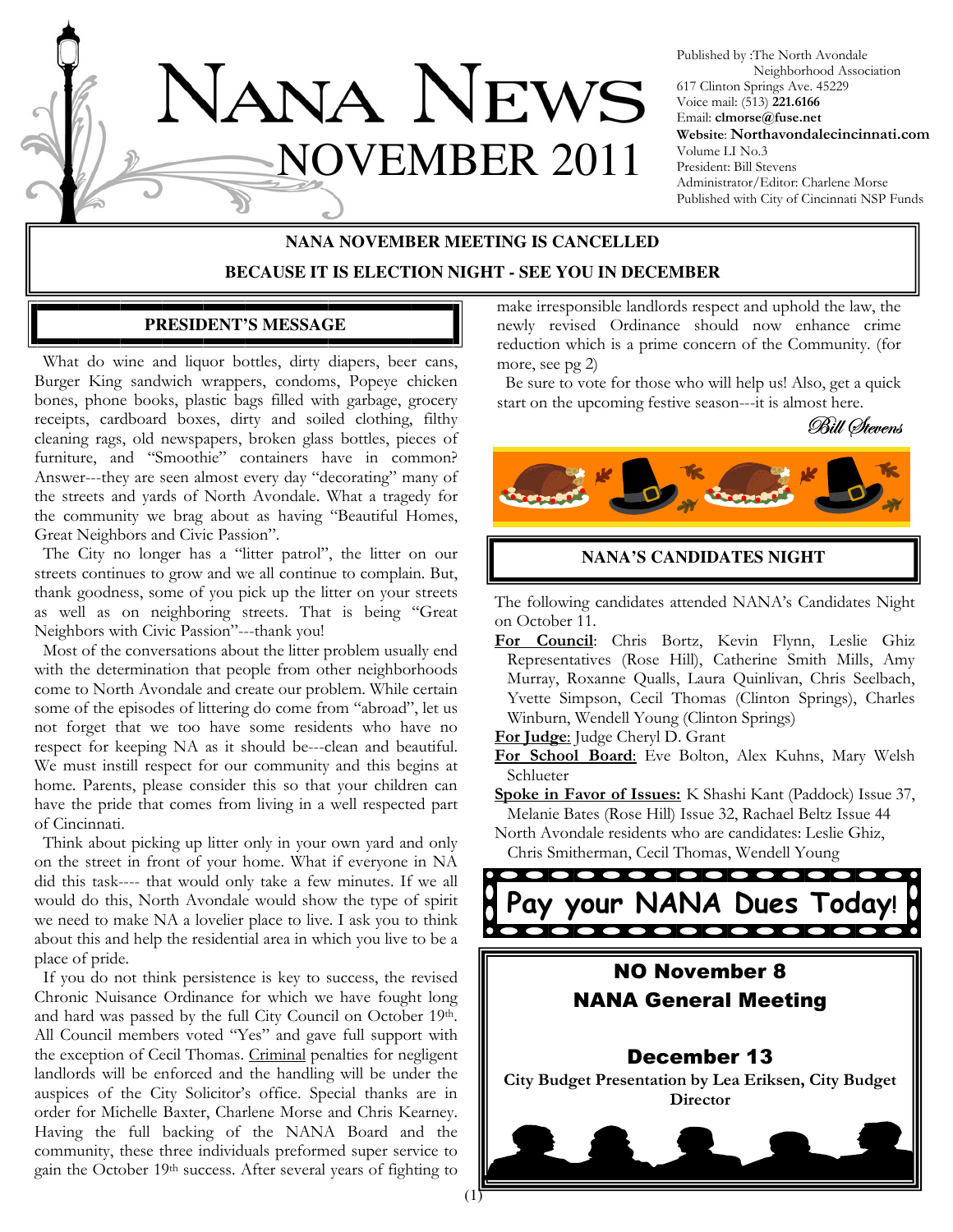## FROM YOUR NEIGHBORS

 $\infty$ Hello, The television show *Glee* is hosting a competition that gives money to at-risk music programs. Clark Montessori has entered the competition and I, along with all of the music program, would appreciate if you could vote for us. Only once, or once a day is greatly welcome. Voting ends the 7th of November. Please vote as much as you can find the time to.

Voting is found on the link below. To find Clark, simply enter "Clark Montessori" into the enter school name search box. http://www.gleegiveanote.com/vote.php

Thank you so much, Lizzy Nickell (Burton Woods Ln), Clark Montessori Senior

Hello! My name is Suzanne Smith, I go by Zan. I'm a student at Xavier University where I'm double majoring in Pubic Relations and Telecommunications with a minor in Theology. I'm from Berne, Indiana: a small city located one hour from Ft. Wayne. I am an experienced babysitter, certified in lifeguarding, CPR, AED, and First Aid by the American Red Cross. I spent some summer time filling in as a nanny in nearby Ft. Wayne while the regular nanny was away on holiday.

My mother is an Early Childhood Education teacher, that is perhaps where I draw my love of children from. My hours are pretty flexible, I am able to present a schedule upon request, and I have a vehicle on campus. Please feel free to contact me at (260)849-9044, smiths46@xavier.edu

Thank You, Zan

 It brings me great honor to announce that on October 18, 2011, in the Public Safety Committee there was a final vote on the proposed changes to CMC 761 Chronic Nuisance Ordinance with keeping criminal penalties intact. It passed with a 5-1 vote.

 On October 19th, I testified again in front of Full Council on this same issue. After four and one half years of our persistence, we have accomplished our mission. Full Council voted " YES" to support the proposed changes with Criminal Penalties intact. Council Members Qualls, Quinlivan, Young, Ghiz, Winburn, Murray, Bortz and Lippert gave their full support with a Yes vote. Thomas voted "No". The most important change to this new law is that it will now be enforced through the City Solicitors office rather than enforced by the Cincinnati Police Department.

Thank you all for your continued support over the years on this important issue. I could not have had this success with out support and confidence. Chris Kearney and Charlene Morse helped immeasurably.\* This new law will go into effect within 90 days. I am hopeful that we will start to see real change with property owners being held accountable to abate nuisance activity on and around their premises to improve the quality of life and safety in NA and throughout the city. Now that council has done their job, it is now up the city administration (i.e. city solicitor) to do their job to write the procedure for this updated ordinance. Michelle Baxter

\*Editors note: Truly, this would never have been so successful without Michelle Baxter who led us all and never gave up!

#### FUN WITH YOUR NEIGHBORS

1 st Annual Rib Fest, 2011 Fundraiser

Date: Saturday, November 5, 2011 Time: From 2:00 PM until 7:00 PM

Location: 330 Forest Avenue, Avondale

Homestyle St. Louis Style Rib Snacks will be available for only \$3.00

The Beechwood Apartments located in Avondale, is a CMHA property and has about 300 residents. The Beechwood Resident Council is a non-profit organization whose main job is to enhance and protect the lifestyles of it residents providing assistance to those who need it. All funds will be used for Beechwood Senior Activities which include Weekend Meals, Senior Transportation, our Christmas Celebration and other activities

2011 Christmas Tree Sale at the Civic Garden Center Christmas is eight weeks away! So, don't fight the crowds and spend time looking for the best, most gorgeous tree on the lot. Pre-order our beautiful Fraser Fir trees from North Carolina for your home or business.

It's easy with a phone call (513.221.0981) or the click of your mouse from the Civic Garden Center's secure website http:// www.civicgardencenter.org/garden\_files/events.htm. Choose the size you'd like (from 3 - 10 feet) and it'll be ready for you to pick up from our easily accessible location on Reading Road. Or, even better, we'll deliver it right to your door for a fee. Orders must be placed by November 9, 2011

- $\sim$ .I-71/MLK Interchange Open House Thursday, November 10 from 3:00 to 7:00 pm and Saturday, November 12, 10:00am to 1:00pm. At the Hampton Inn - Uptown University Area, 3024 Vine St. 45219. By the Uptown Access Study Team www.UptownAccessStudy.com
- .Contemporary Dance Theater presents Koresh Dance Company on November 18 & 19, 2011
- **.**Abliday Affaire On Friday, December 2nd, join in a holiday evening *for adults* to complete your holiday shopping. You'll find unique, hand-made items featuring 30+ local artisans. While searching for those one of a kind items, enjoy complementary wine and hors d'oeuvres and live musical performances. Friday, December 2nd 7:00 – 9:00pm \* \$10 suggested donation\* The Cincinnati Waldorf School 5555 Little Flower Avenue - Mt Airy www.cincinnatiwaldorfschool.org/holiday-faire/
- .Holiday Faire Festival for the family Step close to the bonfire, dip a candle, decorate a gingerbread cookie, and take a photo in our Holiday scene. Enjoy a puppet play & storytelling and old-fashioned games & crafts. Holiday Faire features 30+ local artisans selling their hand-made items. The campus will be decked out in evergreens and ringing with bells of holiday music. Eat a scrumptious lunch while listening to talented students, staff, and parents play instruments and sing. Free to all! Saturday, December 3rd 11am – 4pm \* The Cincinnati Waldorf School 5555 Little Flower Avenue \* Mt Airy \*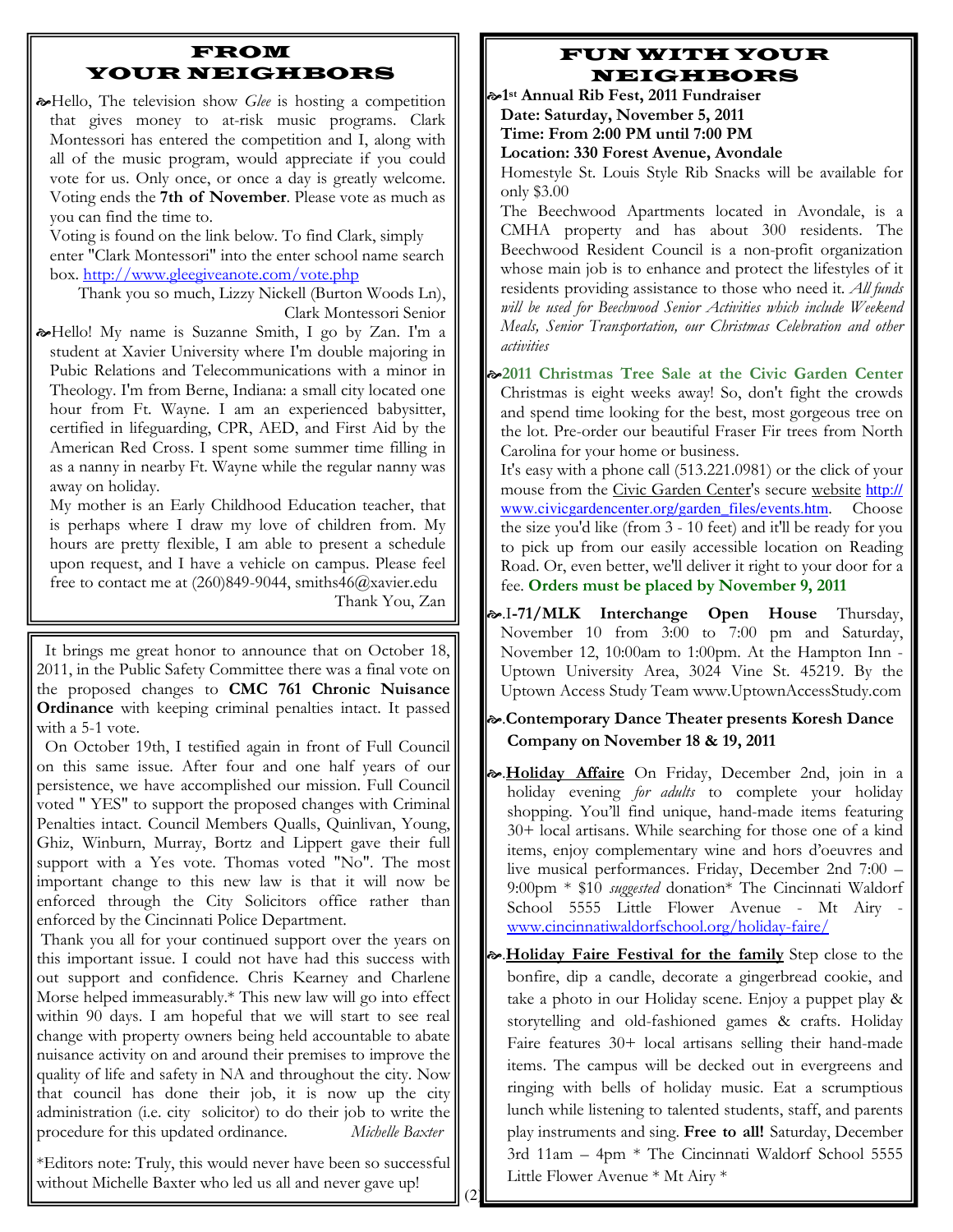

NORTH AVONDALE (NAC) 617 Clinton Springs 961.1584 northavondale@cincinnati-oh.gov

## MAINTAIN YOUR WEIGHT MONTHS

It's that time of year again the holiday season weight gained. Come on and party/work it off by attending a Zumba® class at the North Avondale Recreation Center. Every Monday 6:30 -7:30 PM. Come on and have some fun groovin to Latin rhythms!

Visit my profile at: http://www.zumba.com/profiles/137141 Bring a friend to class and you both pay \$4 each day! That's 2 for \$8!

#### The top five benefits of a Zumba class:

- 1. Burn from 500-900 calories while dancing for one hour each day!
- 2. Reduces Stress!

3. Encourages Happiness!

4. It's NOT a workout. It's a party!

5. Loose weight FAST!

Sounds like a challenge them come try it today! Your first class is free! Contact: zumbawithpamela@yahoo.com

Welcome to Zumba® with Pamela. You're going to party

yourself into shape and have a blast doing it! Monday's from 6:30-7:30 PM Pamela Mitchell



#### NORTH AVONDALE MONTESSORI ●363.3900 ● 615 Clinton Springs www.namrockets.org

 NAM student council is in full swing working to plan spirit days for their peers at North Avondale and giving of their time and service to assist those in need within the Avondale and greater Cincinnati community. The current project they've organized is in support of the Free Store Foodbank's annual canned food drive. Throughout the school building there are collection cans to hold canned goods and other nonperishable food items that students and staff donate. Last year, the total collected was more than 400 cans which equaled approximately 1800 pounds of food! In addition to the canned goods being collected, the Free Store Foodbank has set up a virtual option for donation which NAM's student council is also supporting. The virtual food drive is a way to continue to focus attention on assisting those in need within the community without spending the funds required to support pick-up and delivery of donation cans. If you are interested in supporting student council's efforts please either bring your extra pantry items to North Avondale Montessori, between 8:00a.m. and 2:00p.m. now through November 18th or log onto the Free Store Foodbank's website www.freestorefoodbank.org and search virtual food drive; from there you will find an option to support an already existing team, you can enter NAM student council to locate student council's page devoted to assisting the foodbanks efforts in a more "green" manner. Roger R. Lewis, Principal

- November 11 Veterans Day No school
- November 22 Grandparents Day
- November 23, 24, 25 Thanksgiving Break No School



#### SOUTH AVONDALE SCHOOL ●**363.5500** ●**636 Prospect Place,** ●savondale.cpsk12.org

Good afternoon, Our school year is underway and

we have just completed the 1st quarter! While we are still soaring from obtaining an "Effective" rating on the Ohio State Report Card, we still have work to do to make sure that we maintain and even exceed that rating. Which is why we are calling on you! We need your help to tutor a student! Can you spare 30 to 45 minutes a week to help mold and shape the life of a young person? There is nothing quite like the feeling of seeing a student understand concepts they are being tutored on. Their confidence soars and their attitudes improve drastically.

Volunteers are needed to tutor 3rd-8th grade students in reading or math. If you have time and would like more information, please give me a call.

Thank you and I look forward to hearing from you! M. Nichole Aldridge, M.Ed., Resource Coordinator South Avondale School, 363-5530

North Avondale Neighborhood Association adopted a Kindergarten class of 25 students at South Avondale (North Avondale's neighborhood school). Just email Diana at noyesdi@gmail.com or call the NANA Office and leave a message at 221.6166. if you would like to help.

Our scheduled volunteer dates so far are:

November 17th (career day) 1pm

December 15th (the holiday celebration) 1pm

Here is the "wish list" that Ms. Morton gave for her class: Folders (heavy vinyl ones) ▪ Pencils (the fat ones) ▪ Crayons ▪ Books (gently used or new children books) ▪ Hats & gloves (again gently used or new)  $\blacktriangleright$  Socks (new) 6X size



#### THE NEW SCHOOL MONTESSORI ●281.7999 ● 3 Burton Woods Lane www.thenewschool.cc

Teacher Nancy Buchman's summer research experience in Belize included a student-led research project to be conducted once the

teachers returned to their classrooms in the fall. Nancy's 4th and 5th level students have taken on the topic of recycling and are approaching it with a scientist's eye and ear. They are making visual observations of TNSM's current recycling noticing what's working well and what could be improved. They are listening to determine what TNSM staff and students currently know about recycling as fellow students are asked to take a survey and sort materials as recyclable or nonrecyclable. The students will be learning about landfills, about ways to conserve and about various recycling methods. We look forward to hearing more about their learnings and look forward to improving our recycling process. Once complete, Nancy's students will travel through TNSM talking with younger students to ensure they too are doing their best to recycle.

If you've always wanted to see inside the Mitchell Mansion or have wondered what a Montessori education is like, we hope you'll visit us at one of our Sunday Open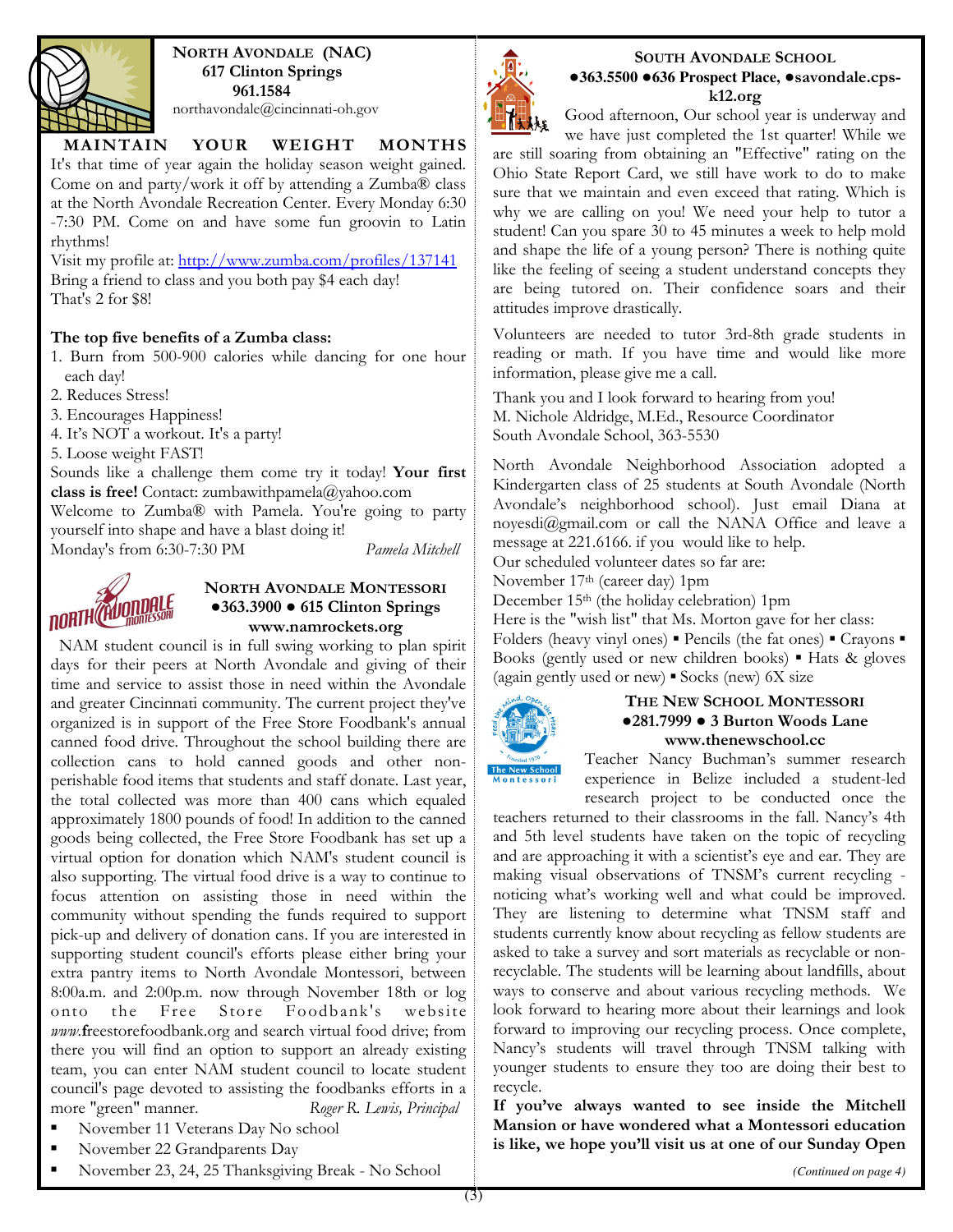#### *(Continued from page 3)*

Houses on November 13 or January 29 from 2-4PM. Teachers, staff and board members will be on hand to answer questions and share what a New School Montessori education has meant to them and to their families. We hope you'll stop by and join us.

Ann Baumgardner Development/Marketing Director



-Both the men's and women's basketball season gets underway on November 5.

-The men's Crosstown Shootout against the University of Cincinnati takes place

December 10.

-Xavier's fall semester ends December 16.

-Membership are available to the general public at Xavier's O'Connor Sports Center on Victory Parkway. Rates are \$425 per year for a single membership or \$500 per year for a family membership and are discounted for Xavier alumni and senior citizens.. Personal trainers and group classes like yoga, Zumba, spinning, total body conditioning, and water aerobics are available. O'Connor also features a six-lane, 25-meter indoor pool, three-court gymnasium, hammer strength room, Nautilus equipment, cardiovascular room, two racquetball courts and shower/locker rooms. Recreational Sports Department facilities are also available to rent. O'Connor is subject to closings and schedules that revolve around Xavier's calendar. For more information call 745.3209 or visit www.xavier.edu/recreational-sports/oconnor-sportscenter/

Debora Del Valle

## WELCOME NEW NEIGHBORS

923 Avondale Ave Patricia Thornton 938 Avondale Ave Michael R Caporale Jr 3900 Rose Hill Ave #705 Timothy L Roberts<br>744 S Fred Shuttlesworth Michael L & Alicia I 3948 Vine St Hawa Hane 1607 Asmann Gregg Hothem of Venture

24 Burton Woods Ln John R & Vicki A Lanzador<br>3900 Rose Hill Ave #705 Timothy L Roberts Michael L & Alicia L Payne

> One Construction Inc, is rehabbing the Asmann Apartments for students and young professionals

3800 Reading Road is the location of an architecturally stunning Italian style limestone mansion. This building has a very rich history in the community. At one time it was "The Jewish Center". It has served as an office to place Puts and Calls on the stock exchange, and for many years thereafter also served as the Cincinnati Christian College. It will now be the home of "McCall Funeral Home". This beautiful Mansion has been restored. It features high efficiency furnaces, central air, natural marble in the 1st floor foyer and updated restrooms. It is characterized by soft colors in the chapel and office areas and provides a level of beauty comparable to it's gorgeous exterior. The McCall Family has been a part of this community over forty years. Mrs. Tonya McCall (Mason Middle School Principal) recruits educators and administrators right out of this community through use of the urban league, and Mr. Edward McCall, Jr. (Licensed Funeral Director & Licensed Insurance Agent) served his director's apprenticeship right here under the tutelage of Mr. Richard Stewart of Garr & Stewart Funeral Home. Both are graduates of the University of Cincinnati.

Ed McCall, Jr.

#### **NORTH AVONDALE'S READING ROAD BUSINESS DISTRICT**

In submitting a grant for the business district, we discovered we had more businesses on Reading Road than we thought. You will find this list interesting:

| Name                                   | Employees | Address    |
|----------------------------------------|-----------|------------|
| Full Spectrum Health Center, LLC       | 5         | 3836 Readi |
| Khayra Hair & Nail Salon               | 19        | 3854 Readi |
| The Beauty Bar                         | 2         | 3896 Readi |
| Newly purchased (pottery facility)     |           | 3909 Readi |
| Lenox Building Co. LTD - 21 businesses | 50        | 3915 Readi |
| Garr & Steward Funeral Home (for sale) |           | 3939 Readi |
| Cricket Store                          | 2         | 4021 Readi |
| Cosmetic and Dental Implant Center     | 11        | 910 Barry  |
| African American Firefighters          |           | 4017 Readi |
| Newly purchased (by Cricket owner)     |           | 4030 Readi |
| Sonny's All Blues Lounge               | 5         | 4040 Readi |
| Shampoo Hair & Nail Salon              | 6         | 4023 Readi |
|                                        |           |            |

100

3836 Reading Road 3854 Reading Road 3896 Reading Road 3909 Reading Road 3915 Reading Road 3939 Reading Road 4021 Reading Road 910 Barry Lane 4017 Reading Road 4030 Reading Road 4040 Reading Road 4023 Reading Road

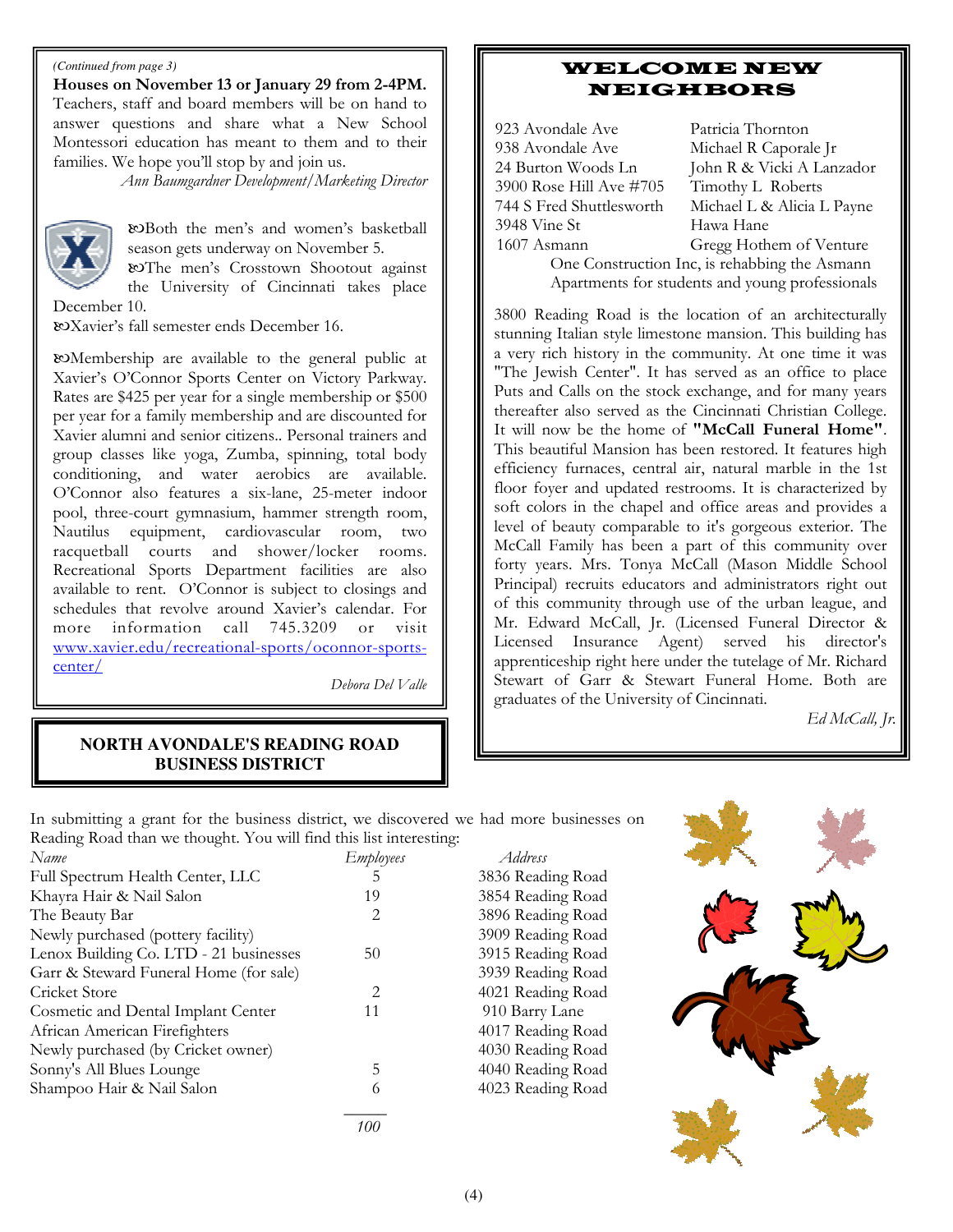#### AROUND THE NEIGHBORHOOD



●Did you notice all the ugly signs that keep popping up on the utility poles? Did you know it is illegal? The Cincinnati Municipal Code states in section 911-17. Posting Bills on Streets: no person shall post or affix to any pole or other structure on any street, avenue, alley, park or public ground of the city, any

handbill, card, circular or other printed material.

- Whoever violates this section shall be guilty of posting bills on streets, a minor misdemeanor
- If you are walking and see a sign on a pole, PLEASE remove it!
- •Under the City Municipal Code, raking leaves into the street or right-of-way is prohibited and is PUNISHABLE BY LAW.



**Please compost yard waste at home whenever** possible. Though yard waste collection is no longer separately funded it is still collected

with your regular trash collection. It is no longer necessary to separate it from the rest of your trash or put in special bags as it no longer goes to composting facilities but

unfortunately goes into the land fill.



Facility (Cincinnati Residents Only) – 3320 Mill Creek Road, Cincinnati, OH 45225. This location is accessible off of Spring Grove Avenue and off Beekman Street.

Hours of Operation: Open year-round Monday through Saturday 10:00 a.m. – 6:00 p.m. (except holidays)

 $\blacksquare$ Also this is a good time trim hedges and plants that have grown out over the sidewalks making it difficult to walk safely and easily.

•Please be a good neighbor and keep your dog in your yard or

on a leash and absolutely clean up after the dog it is the law.

▪ Sec. 701-30 Dog Excrement Removal No person shall allow a dog under his or her control to be upon public property or upon the property of another, absent the consent of the owner or occupant of the property, without some device for the removal and containment of such dog's excrement; nor shall any person fail to remove any excrement deposited by any dog under his or her control on public or private property.

▪ Sec. 701-2 Leash Required The owner or harborer of



## DID YOU KNOW WE HAVE DEER & COYOTES IN NORTH AVONDALE?

Here are some tips for keeping your pets safe.

## Q: How can I protect my cat or dog from coyotes?

A: There are a number of things you can do to prevent your small pet (cat or dog) from being attacked by a coyote.

1. Keep small pets (cats, small dogs and other



- pets) indoors from dusk until dawn. Or keep pets in a coyote-proof yard, area or cage from dusk until dawn.
- 2. Install a fence or convert your fence to prevent coyotes from entering your yard.
- 3. Feed your pets indoors. Or if you feed them outdoors do so during the day and never leave pet food out at night.
- 4. Make sure trash is not left outside in bags and that all trash cans have secure lids with locking mechanisms. Secure the cans to a fence or wall with rope or elastic cord so the trash cannot be tipped over.
- 5. Install motion sensitive lights in your back yard and around your house.
- 6. Don't leave fruit, berries or compost on the ground or uncovered.
- 7. Don't overflow birdfeeders. Hang them high or in areas that are not accessible to coyotes.
- 8. NEVER feed coyotes.
- 9. You can install one or more 7 foot or higher posts with a platform at the top for cats to use as an escape from coyotes. The posts need to be made of a material that the cats can climb. When being chased by a predator a cat can climb the post and sit on the platform until it is safe to descend and the coyote is gone.
- 10. Clear brush and vegetation to remove habitat for small animals that may attract coyotes and to remove areas where coyotes can hide while stalking their prey.
- 11. Always keep pets on a leash when walking in parks, forest areas or in residential areas.

## Q: What do Coyotes eat?

A: Coyotes adapt to whatever food sources are available. They are scavengers. The coyotes diet consists of many items including: calves, lambs, sheep, livestock carcasses, rabbits, mice, snakes, squirrels, birds, chickens, domestic cats, small dogs, insects, citrus fruit, food scraps in trash, compost, seeds, berries and pet food.

For more information:

http://www.desertusa.com/june96/cycot\_qa.html

Excerpt from Exploring the Southwest website

## 2011 MEMBERSHIP APPLICATION OR RENEWAL

name

Mr. Mrs. Ms.

Address \_\_\_\_\_\_\_\_\_\_\_\_\_\_\_\_\_\_\_\_\_\_\_\_\_\_\_\_\_\_\_\_\_\_\_\_\_

Email Address/s \_\_\_\_\_\_\_\_\_\_\_\_\_\_\_\_\_\_\_\_\_\_\_\_\_\_\_\_\_

Annual Dues \$100□ \$50□ \$25□ \$10□ \$5□ or \$\_\_\_\_\_ Pay **Additional \$10.00 for Newsletter Mail Delivery\_** 

\_\_\_\_\_\_\_\_\_\_\_\_\_\_\_\_\_\_\_\_\_\_\_\_\_\_\_\_\_\_\_\_\_\_\_\_\_\_\_\_\_\_\_

Thank you! Please make your check payable to NANA.

Send Checks to the NANA Office 617 Clinton Springs, 45229